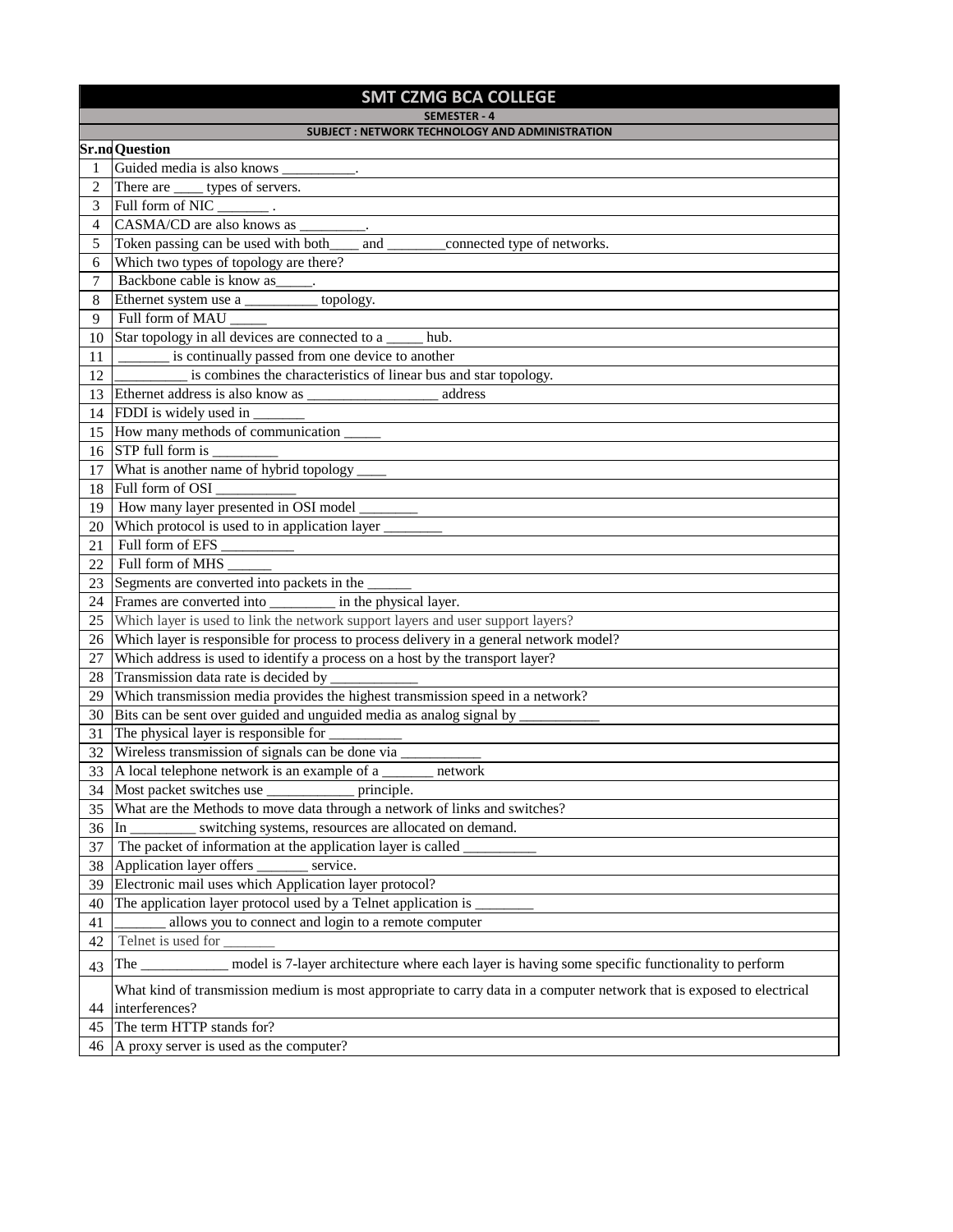| 47 | Which software prevents the external access to a system?                                                                     |
|----|------------------------------------------------------------------------------------------------------------------------------|
| 48 | is the most common internet protocol?                                                                                        |
| 49 | The term FTP stands for?                                                                                                     |
| 50 | When the mail server sends mail to other mail servers it becomes _______                                                     |
| 51 | The length of an IPv6 address is?                                                                                            |
| 52 | The term WAN stands for?                                                                                                     |
| 53 | Which IP address class allocates 8 bits for the host identification part?                                                    |
| 54 | How many versions available of IP?                                                                                           |
| 55 | Which layer of the TCP / IP stack corresponds to the OSI model transport layer?                                              |
| 56 | The term IPv4 stands for?                                                                                                    |
| 57 | In specific, if the systems use separate protocols_______________________________<br>devices is used to link two systems?    |
| 58 | methods is used to broadcast two packets on the medium at a time?                                                            |
| 59 | The private key in asymmetric key cryptography is kept by?                                                                   |
| 60 | Several protocols for upper layers in bluetooth use                                                                          |
| 61 | Protocols are set of rules to govern _________                                                                               |
| 62 | An internet is a                                                                                                             |
|    | The DoD model (also called the TCP/IP stack) has four layers. Which layer of the DoD model is equivalent to the Network      |
| 63 | layer of the OSI model?                                                                                                      |
| 64 | A device operating at network layer is called                                                                                |
| 65 | The main reason for transition from IPv4 to IPv6 is                                                                          |
| 66 | are two popular examples of distance vector routing protocols.                                                               |
| 67 | deals with the issues of creating and maintaining routing tables.                                                            |
| 68 | A  routing table contains information entered manually.                                                                      |
| 69 | A  routing table is updated periodically using one of the dynamic routing protocols.                                         |
|    | To build the routing table,  algorithms allow routers to automatically discover and maintain awareness or the paths          |
| 70 | through the network.                                                                                                         |
| 71 | allow routers to exchange information within an AS.                                                                          |
| 72 | A one-to-all communication between one source and all hosts on a network is classified as a                                  |
| 73 | is considered as the unsolicited commercial email?                                                                           |
|    | It can be a software program or a hardware device that filters all data packets coming through the internet, a network, etc. |
| 74 | it is known as the<br>$\overline{\phantom{a}}$                                                                               |
| 75 | The process of verifying the identity of a user is known as _                                                                |
| 76 | The information that gets transformed in encryption is                                                                       |
| 77 | A device that provides a central connection point for cables is                                                              |
| 78 | A device that helps prevent congestion and data collisions is                                                                |
| 79 | A device that is used to connect a number of LANs is                                                                         |
| 80 | VPN is abbreviated as                                                                                                        |
| 81 | What types of protocols are used in VPNs?                                                                                    |
| 82 | There are ______________ types of VPNs.                                                                                      |
| 83 | Site-to-site VPNs are also known as                                                                                          |
| 84 | type of VPNs are used for home private and secure connectivity.                                                              |
| 85 | types of VPN protocols.<br>There are                                                                                         |
| 86 | GPRS stands for?                                                                                                             |
| 87 | A GPRS Network is a part of _____ in GSM network.                                                                            |
| 88 | A GPRS Network works same in _____<br>Generations.                                                                           |
| 89 | is not an objective of network security?                                                                                     |
| 90 | The process of verifying the identity of a user is known as _                                                                |
| 91 | An algorithm in encryption is called                                                                                         |
| 92 | The process of transforming plain text into unreadable text is known as _________                                            |
| 93 |                                                                                                                              |
| 94 | A unique piece of information that is used in encryption is called                                                           |
| 95 | Study of creating a d using encryption and decryption techniques are known as _____________.                                 |
| 96 | A TCP Packet is called a                                                                                                     |
| 97 | A class B address starts with the<br>bits.                                                                                   |
|    |                                                                                                                              |
| 98 | A class E address starts with the<br>bits.                                                                                   |